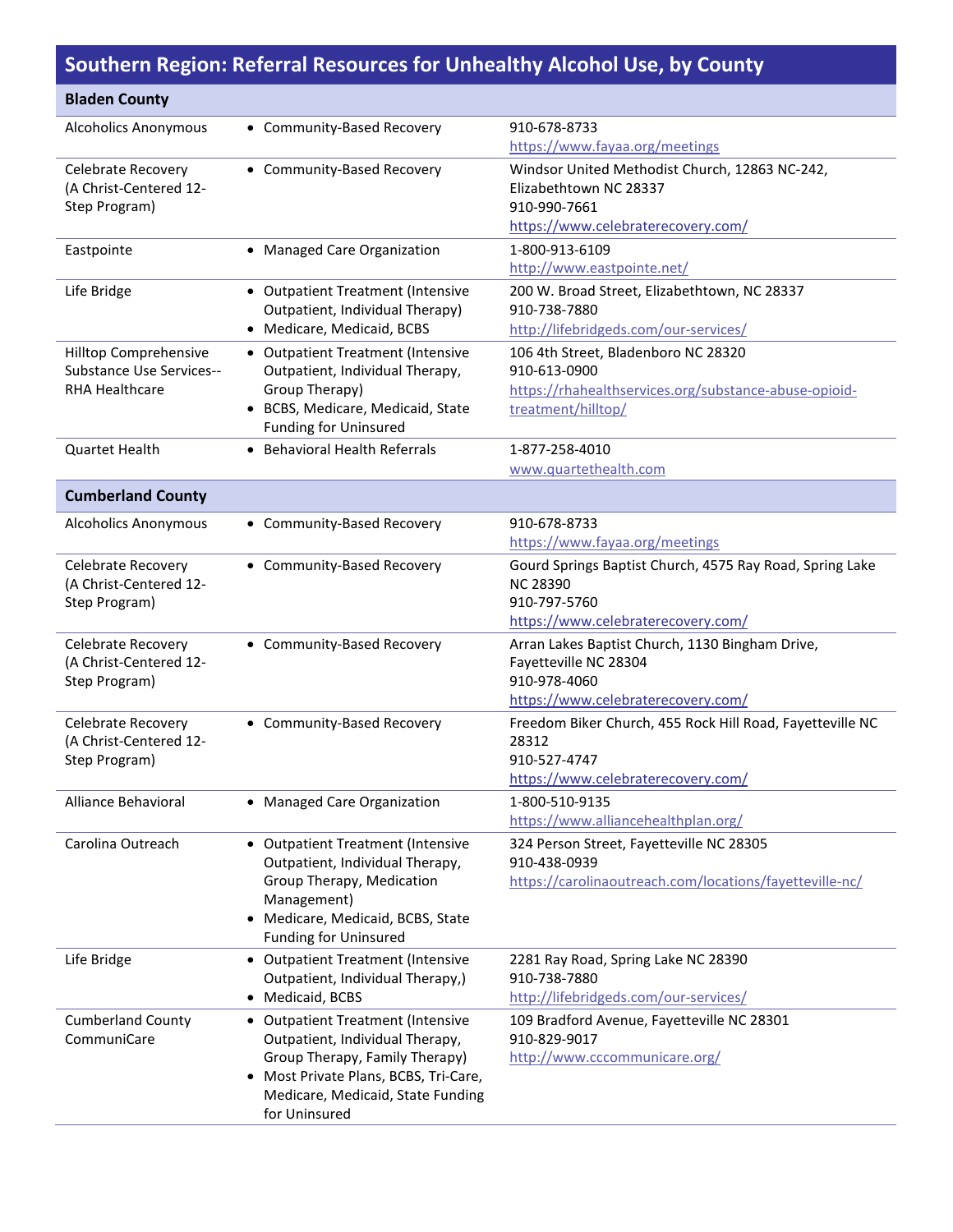| Community-Based<br><b>Developmental Services</b><br>(Specialize in Mental<br>Disability | • Outpatient Treatment (Intensive<br>Outpatient, Individual Therapy)<br>• Most private plans, Medicare,<br>Medicaid, Sliding Scale for the<br>Uninsured | 3274 Rosehill Road, Fayetteville NC 28301<br>910-488-5820<br>http://www.communitybds.com/                                       |
|-----------------------------------------------------------------------------------------|---------------------------------------------------------------------------------------------------------------------------------------------------------|---------------------------------------------------------------------------------------------------------------------------------|
| <b>Elite Care Service</b>                                                               | • Outpatient Treatment (Intensive<br>Outpatient, Group Therapy,<br>Individual Therapy)<br>• Medicaid                                                    | 111 Lamon Street Suite 100, Fayetteville NC 28301<br>910-483-0324                                                               |
| <b>Renew Counseling Center</b>                                                          | • Outpatient Treatment (Individual<br>Therapy, Group Therapy)<br>• Most Private Plans, BCBS,<br>Medicare, Medicaid                                      | 2212 Hope Mills Road, Fayetteville NC 28304<br>910-779-0454<br>https://renewccnc.com/                                           |
| Quartet Health                                                                          | • Behavioral Health Referrals                                                                                                                           | 1-877-258-4010<br>www.quartethealth.com                                                                                         |
| <b>Harnett County</b>                                                                   |                                                                                                                                                         |                                                                                                                                 |
| <b>Alcoholics Anonymous</b>                                                             | • Community-Based Recovery                                                                                                                              | 910-894-7070<br>https://www.aanorthcarolinadistrict50.org/meetings                                                              |
| Sandhills Center                                                                        | • Managed Care Organization                                                                                                                             | 1-800-256-2452<br>https://sandhillscenter.org/                                                                                  |
| <b>Unlimited Access</b>                                                                 | • Outpatient Treatment                                                                                                                                  | 6674 Plain View Hwy, Dunn NC 28334<br>910-892-3289                                                                              |
| Quartet Health                                                                          | • Behavioral Health Referrals                                                                                                                           | 1-877-258-4010<br>www.quartethealth.com                                                                                         |
| <b>Hoke County</b>                                                                      |                                                                                                                                                         |                                                                                                                                 |
| <b>Alcoholics Anonymous</b>                                                             | • Community-Based Recovery                                                                                                                              | https://aanc52.org/front-page-section-1/                                                                                        |
| <b>Celebrate Recovery</b><br>(A Christ-Centered 12-<br>Step Program)                    | • Community-Based Recovery                                                                                                                              | RockFish Church, 9949 Fayetteville Road, Raeford NC 28376<br>910-973-0150<br>https://www.celebraterecovery.com/                 |
| Sandhills Center                                                                        | • Managed Care Organization                                                                                                                             | 1-800-256-2452<br>https://sandhillscenter.org/                                                                                  |
| Daymark Recovery<br><b>Services</b>                                                     | • Outpatient Treatment (Individual<br>Therapy, Group Therapy)<br>• All insurance, Sliding Scale for<br>Uninsured, Sandhills and Cardinal<br><b>MCOs</b> | 121 East Elwood Avenue, Raeford NC 28376<br>910-875-8156<br>https://www.daymarkrecovery.org/locations/hoke-center               |
| Daymark Recovery<br><b>Services</b>                                                     | • Outpatient Treatment (Intensive<br>Outpatient, Group Therapy,<br>Individual Therapy)<br>• All insurance, Uninsured, Cardinal<br><b>MCOs</b>           | 5841 US Highway 421, South Buies Creek NC 27506<br>910-893-5727<br>https://www.daymarkrecovery.org/locations/harnett-<br>center |
| TT and T Services                                                                       | • Outpatient Treatment (Intensive<br>Outpatient, Individual Therapy)<br>• Medicaid                                                                      | 126 North Main Street, Raeford NC 28376<br>910-904-1189<br>http://www.ttandtservices.com/what-we-do.html                        |
| Saving Grace Outreach                                                                   | • Outpatient Treatment (Intensive<br>Outpatient, Group Therapy,<br>Individual Therapy)<br>· MCOs, Medicare, Medicaid                                    | 318 Harris Avenue, Raeford NC 28376<br>910-479-1065<br>https://www.savinggraceoutreach.com/substance-abuse-<br>services         |
| <b>Quartet Health</b>                                                                   | • Behavioral Health Referrals                                                                                                                           | 1-877-258-4010<br>www.quartethealth.com                                                                                         |
| <b>Montgomery County</b>                                                                |                                                                                                                                                         |                                                                                                                                 |
| Sandhills Center                                                                        | • Managed Care Organization                                                                                                                             | 1-800-256-2452<br>https://sandhillscenter.org/                                                                                  |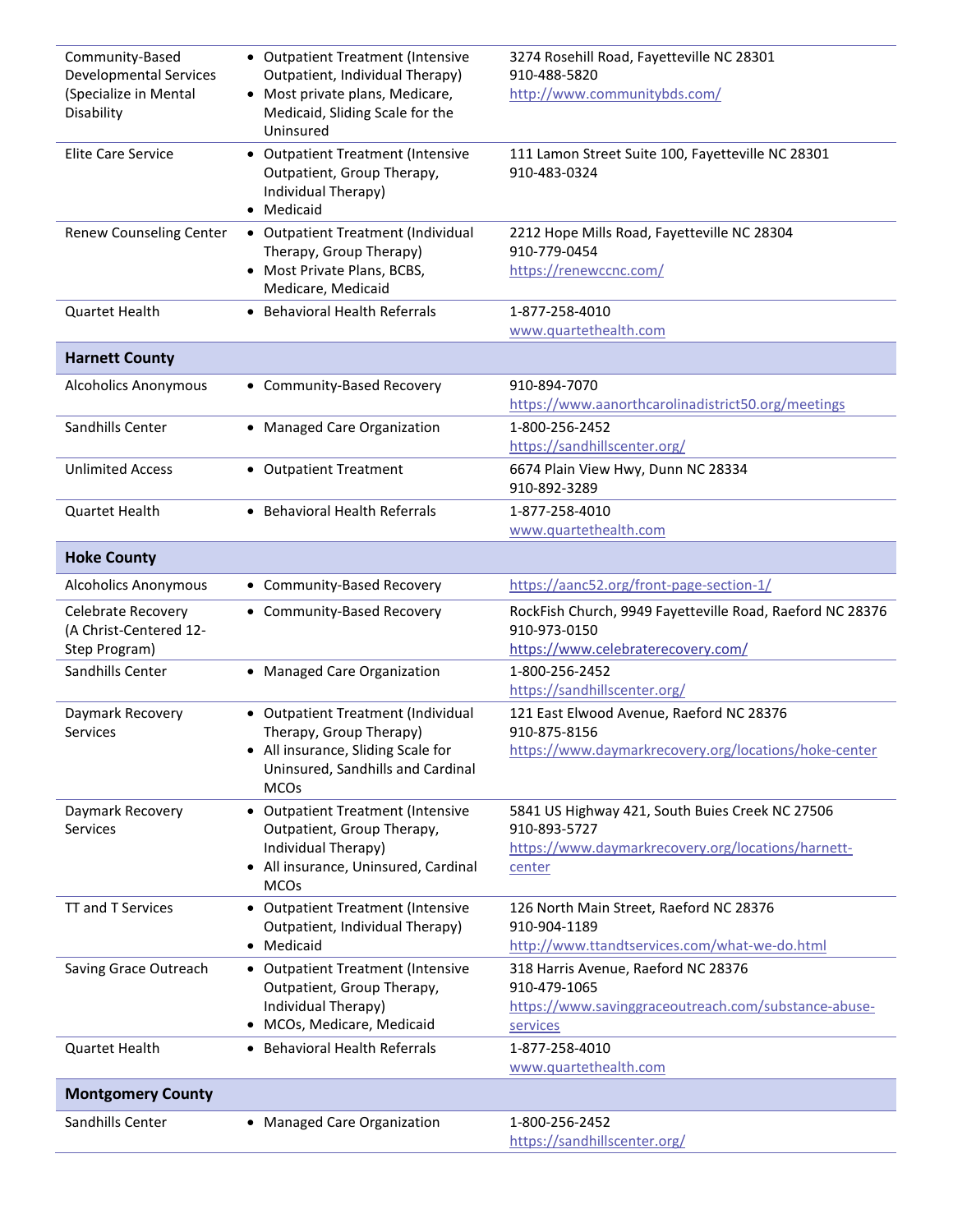| Daymark Recovery                 | • Outpatient Treatment (Intensive                                     | 227 North Main Street, Troy NC 27371                                  |
|----------------------------------|-----------------------------------------------------------------------|-----------------------------------------------------------------------|
| <b>Services</b>                  | Outpatient, Individual Therapy,<br>Group Therapy)                     | 910-572-3681                                                          |
|                                  | • All insurance, Sliding Scale for                                    | https://www.daymarkrecovery.org/locations/montgomery-<br>center       |
|                                  | Uninsured, Sandhills MCOs                                             |                                                                       |
| <b>Quartet Health</b>            | • Behavioral Health Referrals                                         | 1-877-258-4010                                                        |
|                                  |                                                                       | www.quartethealth.com                                                 |
| <b>Moore County</b>              |                                                                       |                                                                       |
| <b>Alcoholics Anonymous</b>      | • Community-Based Recovery                                            | https://aanc52.org/front-page-section-1/                              |
| Sandhills Center                 | • Managed Care Organization                                           | 1-800-256-2452                                                        |
|                                  |                                                                       | https://sandhillscenter.org/                                          |
| Daymark Recovery<br>Services     | • Outpatient Treatment (Intensive<br>Outpatient, Individual Therapy,  | 205 Memorial Drive, Pinehurst NC 28374<br>910-295-6853                |
|                                  | Group Therapy)                                                        | https://www.daymarkrecovery.org/locations/moore-                      |
|                                  | • All insurance, Sliding Scale for the                                | center                                                                |
|                                  | Uninsured, Alliance and Cardinal                                      |                                                                       |
|                                  | <b>MCOs</b>                                                           |                                                                       |
| M.E. Green House                 | • Outpatient Treatment (Intensive<br>Outpatient, Individual Therapy,) | 139 Pinehurst Avenue Suite A, Southern Pines NC 28387<br>910-725-1246 |
|                                  | • Medicaid                                                            | http://www.megreenhouse.com/about/                                    |
| Carolina Behavioral Care         | • Outpatient Treatment (Individual                                    | 289 Olmstead Blvd, Pinehurst NC 28374                                 |
|                                  | Therapy)                                                              | 910-295-6007                                                          |
|                                  | • Most Private Plans, Medicare,                                       | https://carolinabehavioralcare.com/substance-abuse-                   |
|                                  | Medicaid                                                              | treatment/                                                            |
| <b>First Health Addiction</b>    | • Outpatient Treatment (Partial                                       | 35 Memorial Drive, Pinehurst NC 28374<br>910-715-3370                 |
| Recovery Services--<br>Pinehurst | Hospitalization, Intensive<br>Outpatient)                             | https://www.firsthealth.org/media/4090/0376-10-                       |
|                                  |                                                                       | 16addictionrecovery-brochure.pdf                                      |
| <b>Quartet Health</b>            | • Behavioral Health Referrals                                         | 1-877-258-4010                                                        |
|                                  |                                                                       | www.quartethealth.com                                                 |
| <b>Richmond County</b>           |                                                                       |                                                                       |
| <b>Alcoholics Anonymous</b>      | • Community-Based Recovery                                            | https://aanc52.org/front-page-section-1/                              |
| Sandhills Center                 | • Managed Care Organization                                           | 1-800-256-2452                                                        |
|                                  |                                                                       | https://sandhillscenter.org/                                          |
| Daymark Recovery                 | • Outpatient Treatment (Intensive                                     | 116 South Lawrence Street, Rockingham NC 28379                        |
| Services                         | Outpatient, Individual Therapy,<br>Group Therapy)                     | 910-895-2462<br>https://www.daymarkrecovery.org/locations/richmond-   |
|                                  | • Most Private Insurance, Sliding                                     | center                                                                |
|                                  | Scale for the Uninsured, Alliance                                     |                                                                       |
|                                  | and Cardinal MCOs                                                     |                                                                       |
| <b>Quartet Health</b>            | • Behavioral Health Referrals                                         | 1-877-258-4010                                                        |
|                                  |                                                                       | www.quartethealth.com                                                 |
| <b>Robeson County</b>            |                                                                       |                                                                       |
| <b>Alcoholics Anonymous</b>      | • Community-Based Recovery                                            | 910-678-8733<br>https://www.fayaa.org/meetings                        |
|                                  |                                                                       | 1-800-913-6109                                                        |
| Eastpointe                       | • Managed Care Organization                                           | http://www.eastpointe.net/                                            |
| <b>RHA Health Services</b>       | • Outpatient Treatment (Intensive                                     | 2003 Godwin Avenue Suite A, Lumberton NC 28358                        |
|                                  | Outpatient)                                                           | 910-739-8849                                                          |
|                                  |                                                                       | https://rhahealthservices.org/substance-abuse-opioid-                 |
|                                  |                                                                       | treatment/outpatient-substance-abuse-services/                        |